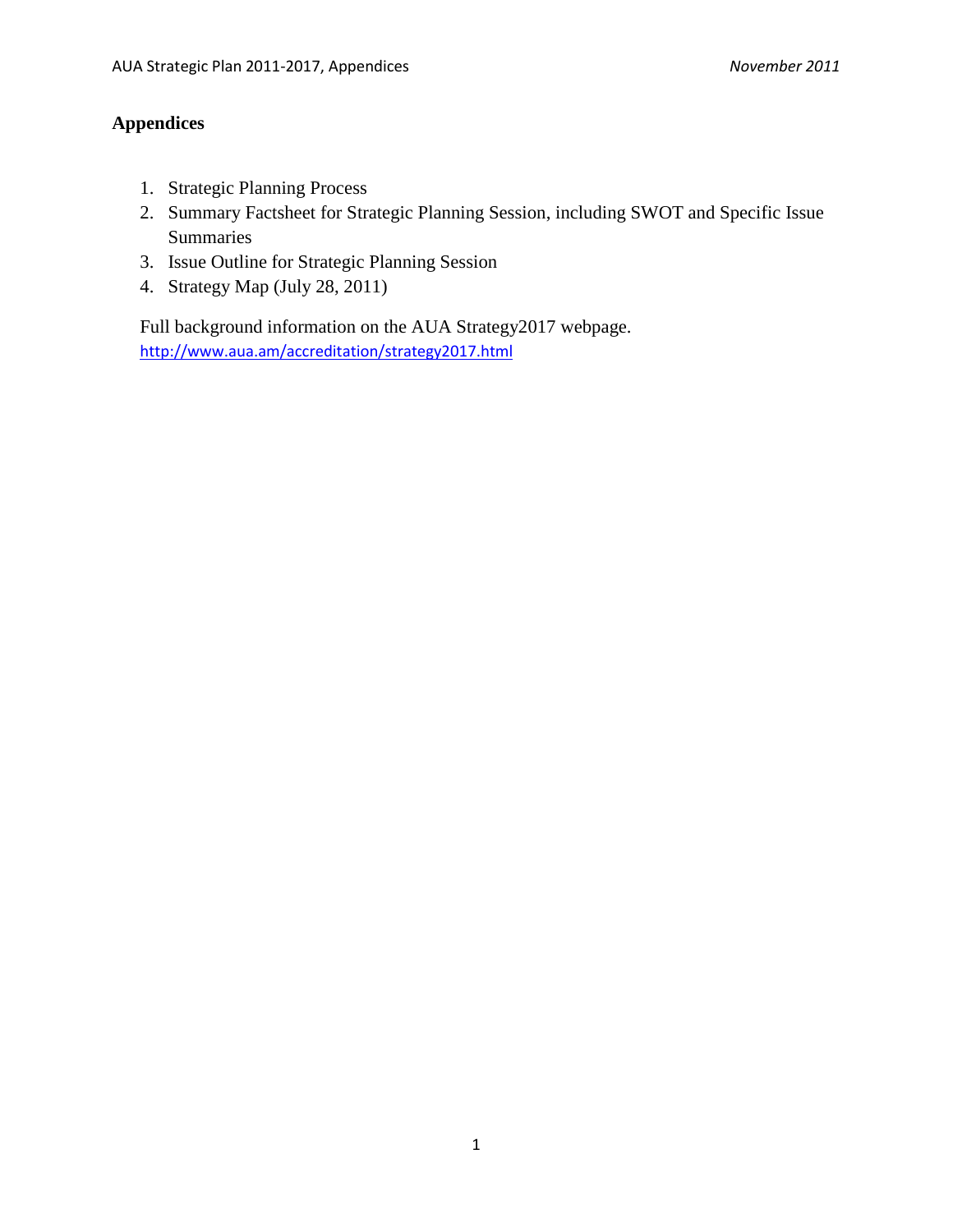### **Appendix 1 – Strategy Planning Process**

#### **AUA Strategy Planning Process Outline**

**Time Period for Strategic Plan:** Given that AUA anticipates its first undergraduate class admission in Fall 2013, graduating Spring 2017, it makes sense to have a 2011-2017 plan.

**Main Critical Path Issues:** The strategic plan should focus on how the undergraduate program grows and the adjustments that will be necessary as the university moves from being a master's only institution to one with 3-4 times as many undergraduates as graduate students (e.g., (numbers suggestive, not definitive) total student body 1500, 300-400 graduate, 1100-1200 undergraduate)).

**Assumption:** The current graduate programs will be maintained, with routine adjustments, until 2017, by which time there will be some track record and data to further clarify the impact of undergraduate on graduate enrollment (feeder effect?) and the 5-year Bachelors/Masters potential.

**Process Design:** Based on best practice for university strategic planning, drawing heavily on US-models, since we are WASC accredited. Evidence/fact-based/analytical roadmap, more than an implementation plan or statement of aspirations. Not long-term planning to maintain the status quo inward looking, but strategic and outward looking and contextualized. SWOT Analysis and SMART (Specific, Measurable, Attainable, Relevant, Timely) Goal setting. Designed to tap into collective wisdom, institutional knowledge. Diversity of view points, iterative/step-wise development and refinement, multiple opportunities and channels for input and feedback. Eight step process. Steps 1-4 are in July, 5 in August, 6-8 in September-early October. Neutral facilitation especially useful for Step 2 and perhaps Step 4.

#### **The following is a rough outline of the process:**

**1. AUA Community Meeting** to launch the process (July 7).

a. Preparation of Data and Issue Fact and Issue Sheets for Strategic Mapping Session (May through early July) Position papers may be solicited from some stakeholders who may have views on or spot issues, but may not be available/appropriate for the Strategic Mapping Session.

b. Identification of Stakeholder Constituencies, Stakeholder Reps for each constituency (June) (See attached)

c. Orientation of Stakeholder Reps (familiarization with the process and revision of Fact and Issue Sheets as/if necessary) (early July)

d. Stakeholder rep meetings with Constituencies to review issues in Fact and Issue Sheets (early-mid July)WASC Reaccreditation 2010-2013 July 1, 2011

### **2. Strategic Mapping Session** – Stakeholder Reps (July 22-23)

Two days of evidence/fact-based discussions, facilitated by a neutral moderator, with individuals representing the range of internal and external stakeholders of AUA.

**Expected outcome** - the outlines of a strategic plan that each participant can take back to their constituencies for discussion/refinement. Outline of plan will include scenarios and possible decision points/critical paths for decision-making in the future, e.g., 2015 when u-grad students select majors. It has to be convincing enough on the facts and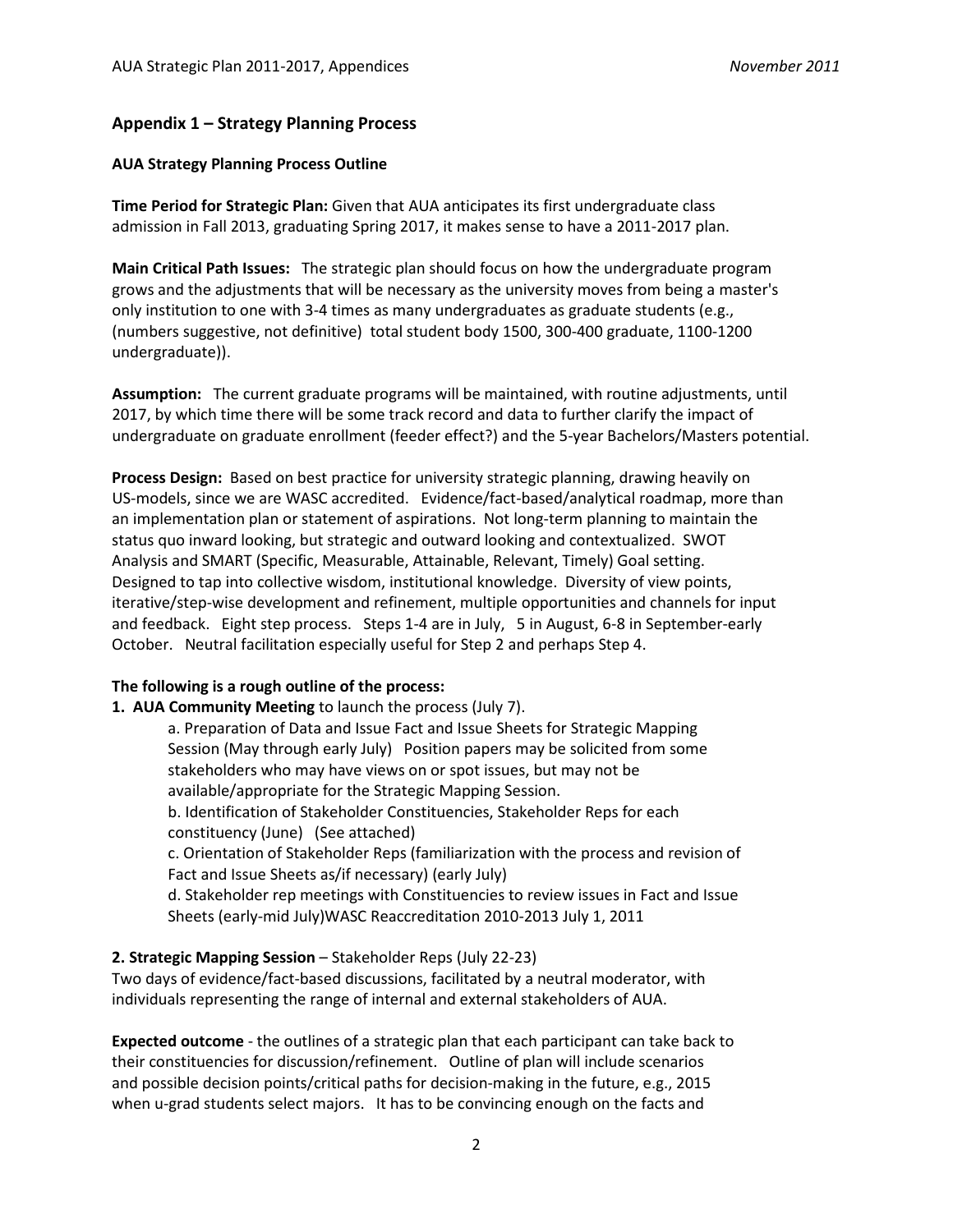comprehensive enough on the issues that all the participants in the planning session feel comfortable presenting and explaining it to their constituencies (mid-July)

**3. Stakeholder Rep Report/Consultation with Constituencies** – face-to-face meetings with constituencies, circulation to among constituencies, also posted on-line with opportunity for feedback. (late July)

**4. Mapping Refinement Phase** – Feedback from Step 3 is gathered, analyzed and used to refine the strategic plan outline, with major changes, if any, referred back to the stakeholders and constituencies for further input (late July-early August).

**5. Drafting of University Strategic Plan** in narrative form with references to supporting data by the Drafting Committee, consisting of WASC Coordinator, U-Grad TF Coordinator, Interim Provost, IRO, and one or two faculty, depending upon summer availability; circulation of drafts or parts of draft for review and refinement by various stakeholder representatives as well as internal and external experts (August)

**6. Presentation of the University Strategic Plan to Wider Audience** – posting to AUA website with opportunity for feedback. (late August). Revision and refinement of University Strategic Plan, as needed. (early September)

**7. Recalibration of Academic Program and Administrative Department strategic plans** by the faculty and other administrative units of the university, in line with the new university strategic plan (mid-September)

**8. Compilation and Synthesis of the University and Academic Program Strategic plans** into a single document, with an overview that aims to synthesize these to provide guidance for the coming phase of the university's development. (Late September), **target completion date; Oct. 1.**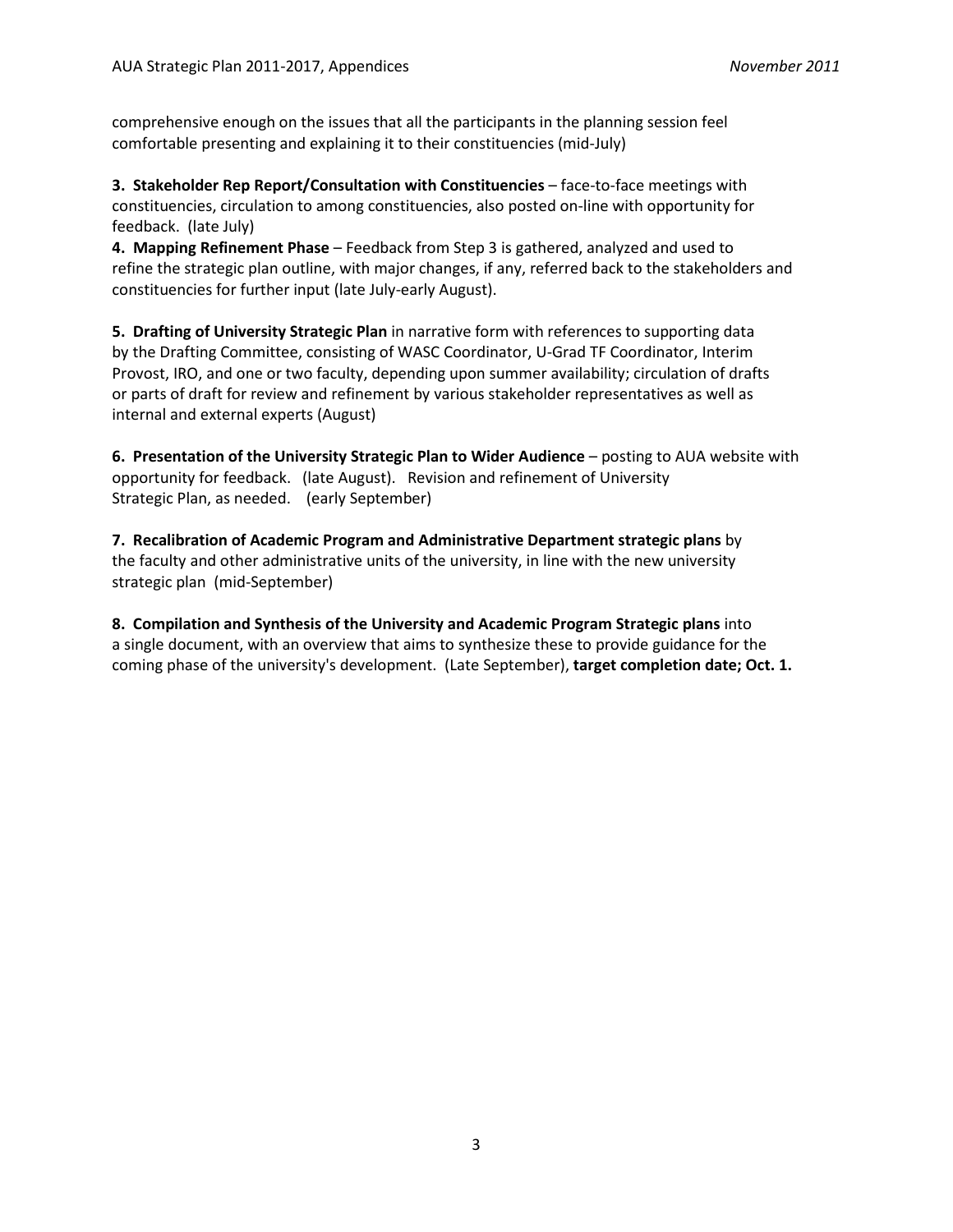# **Appendix 1: Factsheet for Strategic Planning - Timeline**

| 2011                                         | 2012                                     | 2013                                   | 2014                     | 2015                     | 2016                     | 2017                                     | 2018                     | 2019         | 2020                |
|----------------------------------------------|------------------------------------------|----------------------------------------|--------------------------|--------------------------|--------------------------|------------------------------------------|--------------------------|--------------|---------------------|
| <b>U-Grad Application</b>                    | EER                                      | Grad Re-                               |                          |                          |                          |                                          |                          |              |                     |
| <b>CPR</b>                                   | U-Grad                                   | accredit-                              |                          |                          |                          |                                          |                          |              |                     |
|                                              | Approval                                 | tation<br>U-grad $1st$                 |                          | $U$ -grad $1st$          |                          | U-grad                                   |                          |              |                     |
|                                              |                                          | class                                  |                          | major choice             |                          | $1st$ graduates                          |                          |              |                     |
|                                              |                                          |                                        |                          |                          |                          | Master's 1st                             | Master's 2 <sup>nd</sup> |              |                     |
|                                              |                                          |                                        |                          |                          |                          | feeder                                   | feeder                   |              |                     |
|                                              |                                          | 2 <sup>nd</sup> Cycle of               | 2 <sup>nd</sup> Cycle of | 2 <sup>nd</sup> Cycle of | 2 <sup>nd</sup> Cycle of | 2 <sup>nd</sup> Cycle of                 |                          |              |                     |
|                                              |                                          | Self-Studies                           | Self-Studies             | Self-Studies             | Self-Studies             | Self-Studies                             |                          |              |                     |
|                                              |                                          | Extension,                             | DEP, SBM                 | CoE, PSIA                | U-Grad                   | <b>U-Grad Majors</b>                     |                          |              |                     |
|                                              |                                          | Law CHS                                |                          |                          | GenStudies               |                                          |                          |              |                     |
| No high school                               |                                          |                                        |                          | No college               |                          |                                          |                          |              |                     |
| grads                                        |                                          |                                        |                          | grads                    |                          |                                          |                          |              |                     |
| MA admits 200                                | 180                                      | 180                                    | 180                      | 160                      | 160                      | 200                                      | 200                      | 200          | 200                 |
|                                              |                                          | 300 BA                                 | 300                      | 300                      | 300                      | 300                                      | 300                      | 300          | 300                 |
|                                              |                                          | Admits                                 |                          |                          |                          |                                          |                          |              |                     |
| Total enroll. = 380                          | 380                                      | 660                                    | 960                      | 1240                     | 1520                     | 1560                                     | 1600                     | 1600         | 1600                |
| 43,000                                       | 43,000                                   | 43,000                                 | 43,000                   | 36,000                   | 36,000                   | 36,000                                   | 36,000                   | 36,000       | 39,000              |
| 17 year olds                                 | 17 year olds                             | 17 year olds                           | 17 year olds             | 17 year olds             | 17 year olds             | 17 year olds                             | 17 year olds             | 17 year olds | 17 year olds        |
| 20 <sup>th</sup> anniversary                 | $20th$ reunion                           |                                        |                          |                          | $25^{\text{th}}$         | 25 <sup>th</sup> reunion 1 <sup>st</sup> |                          |              |                     |
|                                              | $\boldsymbol{1}^{\text{st}}$ graduate    |                                        |                          |                          | Anniversary              | graduate class                           |                          |              |                     |
|                                              | class                                    |                                        |                          |                          |                          |                                          |                          |              |                     |
|                                              |                                          | Millennium University opens in Georgia |                          |                          |                          |                                          |                          |              |                     |
|                                              | Moscow State University opens in Armenia |                                        |                          |                          |                          |                                          |                          |              |                     |
|                                              | University consolidation in Armenia?     |                                        |                          |                          |                          |                                          |                          |              |                     |
|                                              | Educational restructuring in Armenia?    |                                        |                          |                          |                          |                                          |                          |              |                     |
|                                              | <b>NA Elections</b>                      | Pres.                                  |                          |                          |                          | <b>NA Elections</b>                      | Pres. Elections          |              |                     |
|                                              |                                          | Elections                              | <b>NKR</b>               | Genocide                 |                          |                                          |                          |              |                     |
|                                              |                                          |                                        |                          |                          |                          |                                          | Metsamor II              |              |                     |
|                                              |                                          |                                        | Settlement<br>Dividend?  | Recognition<br>Dividend? |                          |                                          | opens                    |              |                     |
|                                              | <b>US Elections</b>                      |                                        |                          |                          | <b>US Elections</b>      |                                          |                          |              | <b>US Elections</b> |
| \$10bn GDP                                   |                                          |                                        |                          |                          | \$15bn GDP               |                                          |                          |              | \$18bn GDP          |
| \$3000 GDP/capita                            |                                          |                                        |                          |                          | \$4500                   |                                          |                          |              | \$6000              |
|                                              |                                          |                                        |                          |                          | GDP/capita               |                                          |                          |              | GDP/capita          |
| 960,000 AMD = \$2560 current nominal tuition |                                          |                                        |                          |                          |                          |                                          |                          |              |                     |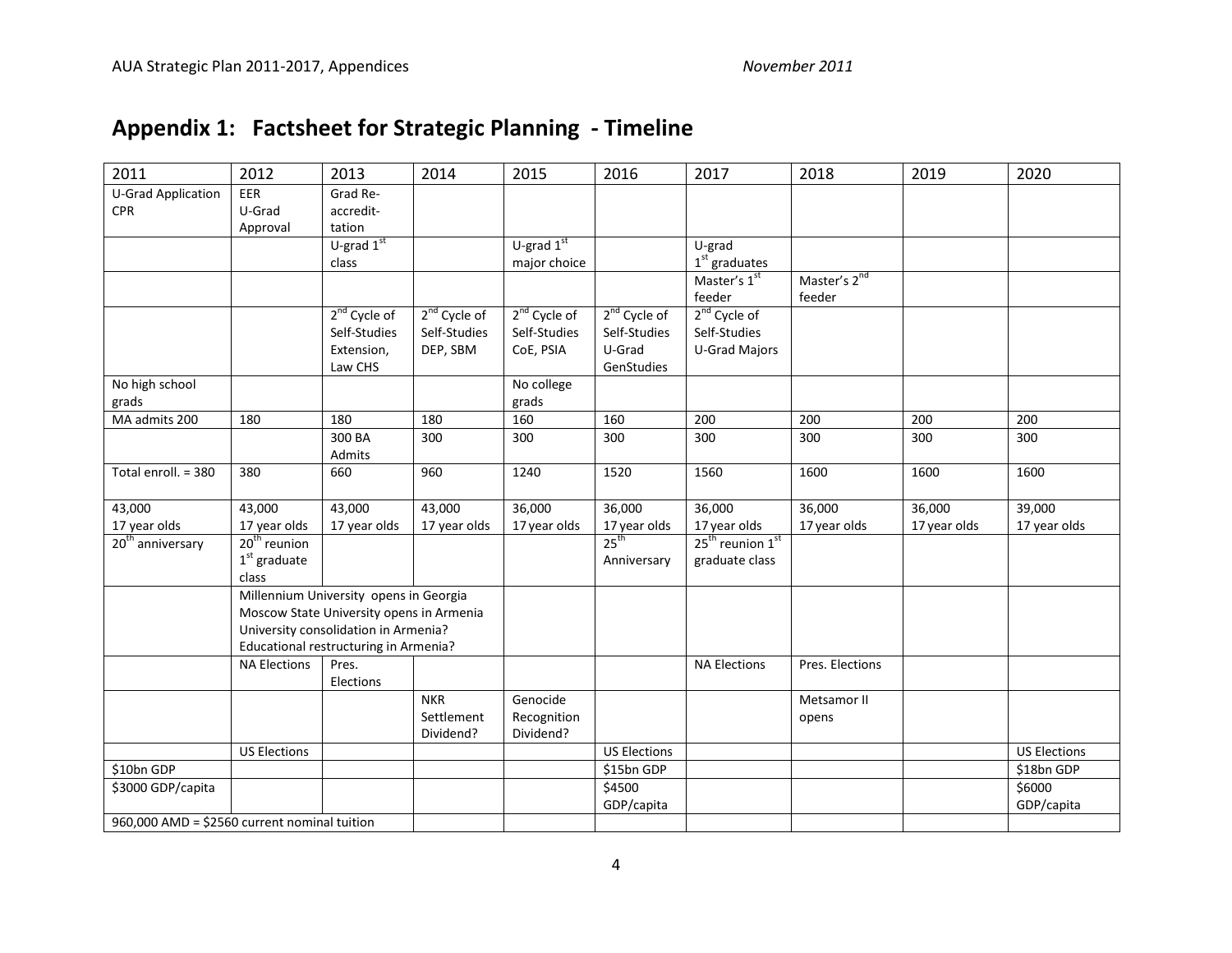#### **Student Enrollment Trends in Armenia**

U-Grad Enrollment Trends Grad Enrollment Trends assumes stable 2009-propensity for ugrad (1 in 4 high school graduates) (Currently, 26,000 undergrads in 4 years, so 26000/4. Propensity =(26,000/4)/No. 17 year olds in 2009

assumes stable 2009-propensity for master's (1 in 5 college grads, 21-24) (Currently, about 4,200 MA students, mean age 24, mostly between 21-23)



Data from RA National Statistics Service. [www.nss.am.](http://www.nss.am/) Factbook.<http://www.armstat.am/file/doc/99461548.pdf> (Table 11 on Population) <http://www.armstat.am/file/doc/99461563.pdf> (Tables 104-107 on Education). Also data collected by the AUA Office of Institutional Research 33% decline projected in number of college aged students in the next decade in 2009 – 58,000 17 year olds, in 2020 – 39,000 17 year olds . **But the number of students with good English is increasing: QED: More students for AUA despite decline in students generally. Is demand for AUA education insulated from these trends? Why? At whose expense if any one's?**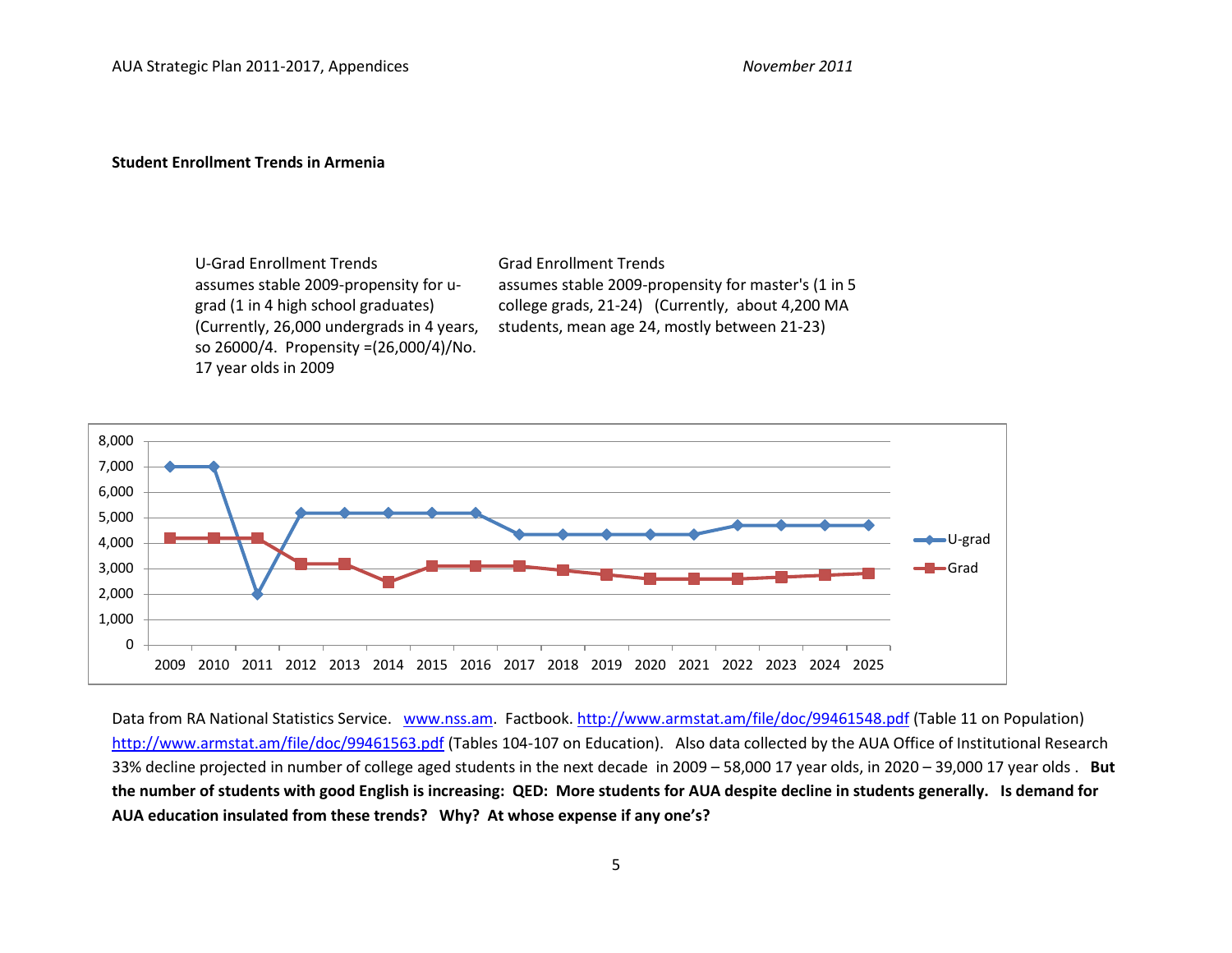#### **Fixed parameters**

- physical plant
- undergraduate to be introduced in 2013 maximum  $1<sup>st</sup>$  year class 350
- assumption: AUA undergraduate will be a feeder into graduate programs. Earliest decision-point on whether this is true probably 2018 (2-year trackrecord)
- thus, graduate programs continue to be 6 programs, 7 degrees decision-point [2015 after Second Cycle of Self-Studies?]
- undergraduate will be designed to be cost and revenue neutral to the university (covers incremental cost). (what about graduate programs?)
- thus the structure deficit of \$1.5 mil per year will need to be addressed through fund-raising/endowment/restructuring/requiring graduate programs to become direct cost/revenue neutral to the university

**Mission:** As an institution of higher learning, the American University of Armenia provides teaching, research, and service programs that prepare students to address the needs of Armenia and the surrounding region for sustainable development, in a setting that values and develops academic excellence, free inquiry, scholarship, leadership, and service to society.

[Does Mission statement need to be up-dated/reformulated?]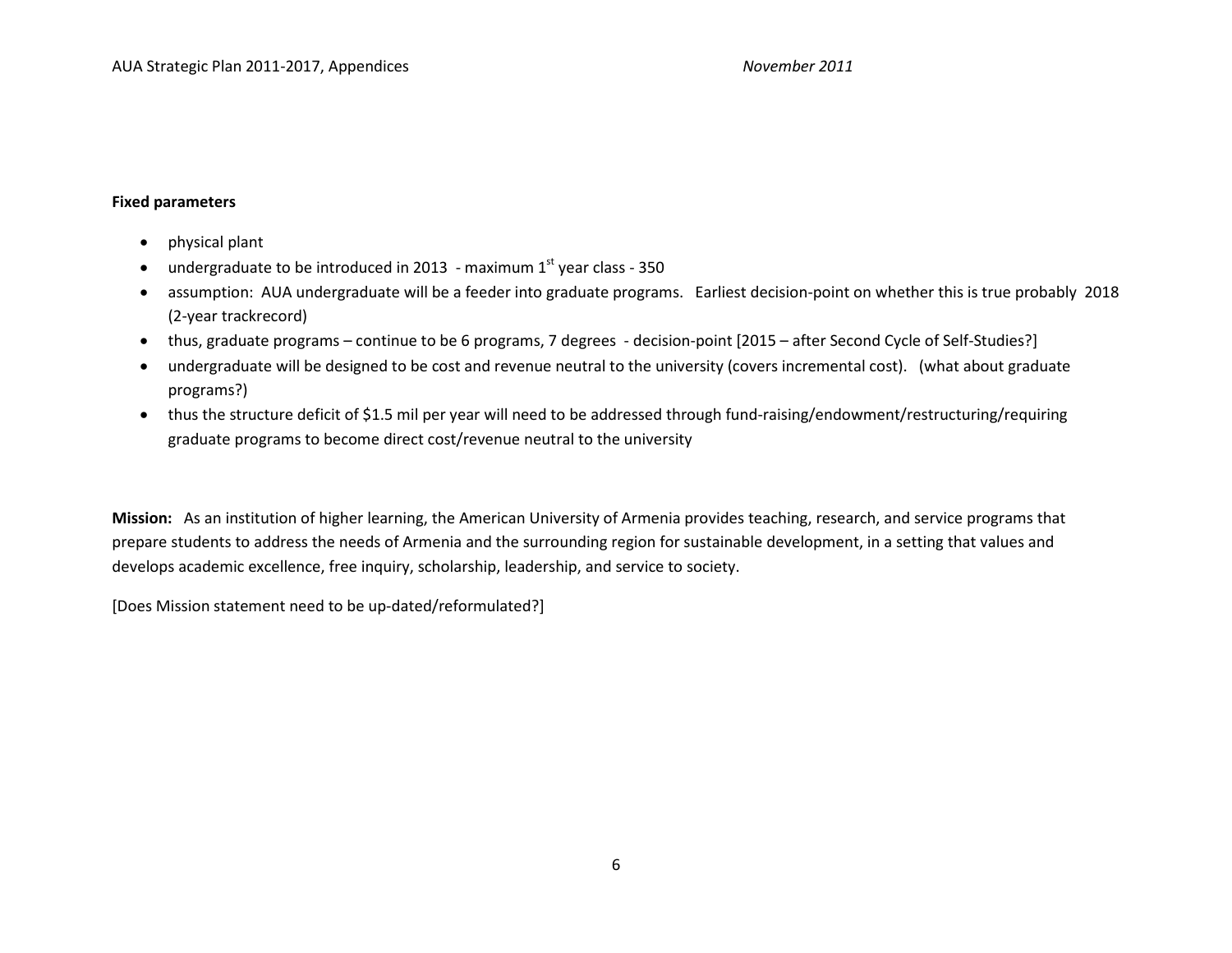# **SWOT**

#### **Strengths**

- US accreditation
- physical plant
- good reputation
- small, but experienced core faculty
- established institutional, self-governance structures faculty senate, CC, SLS
- committed faculty, staff
- growing, support alumni base (2000+)

#### **Weaknesses**

- small scale relatively large financial, administrative burden for small master's only institution, large deficit per student
- design master's only, US accredited institution limits research opportunities, hard to sustain without u-grad and/or doctoral program
- financial instability structural deficit, small endowment, aging, small donor base (8 donors account for most of the deficit funding)
- small faculty (35-40 total head count), few resident or full-time (under 50%), few high profile visiting faculty
- declining enrollment, relatively high average acceptance rate: 75%, 2009 admits 265, 2010 199 (no MPH), 2011 180
- little success in attracting foreign students (flat or declining)
- few major externally funded research projects
- small range of diversity in student and faculty
- limited range of jobs in Armenia (sectoral development uneven) weak career planning in Armenia, match of degrees and market needs?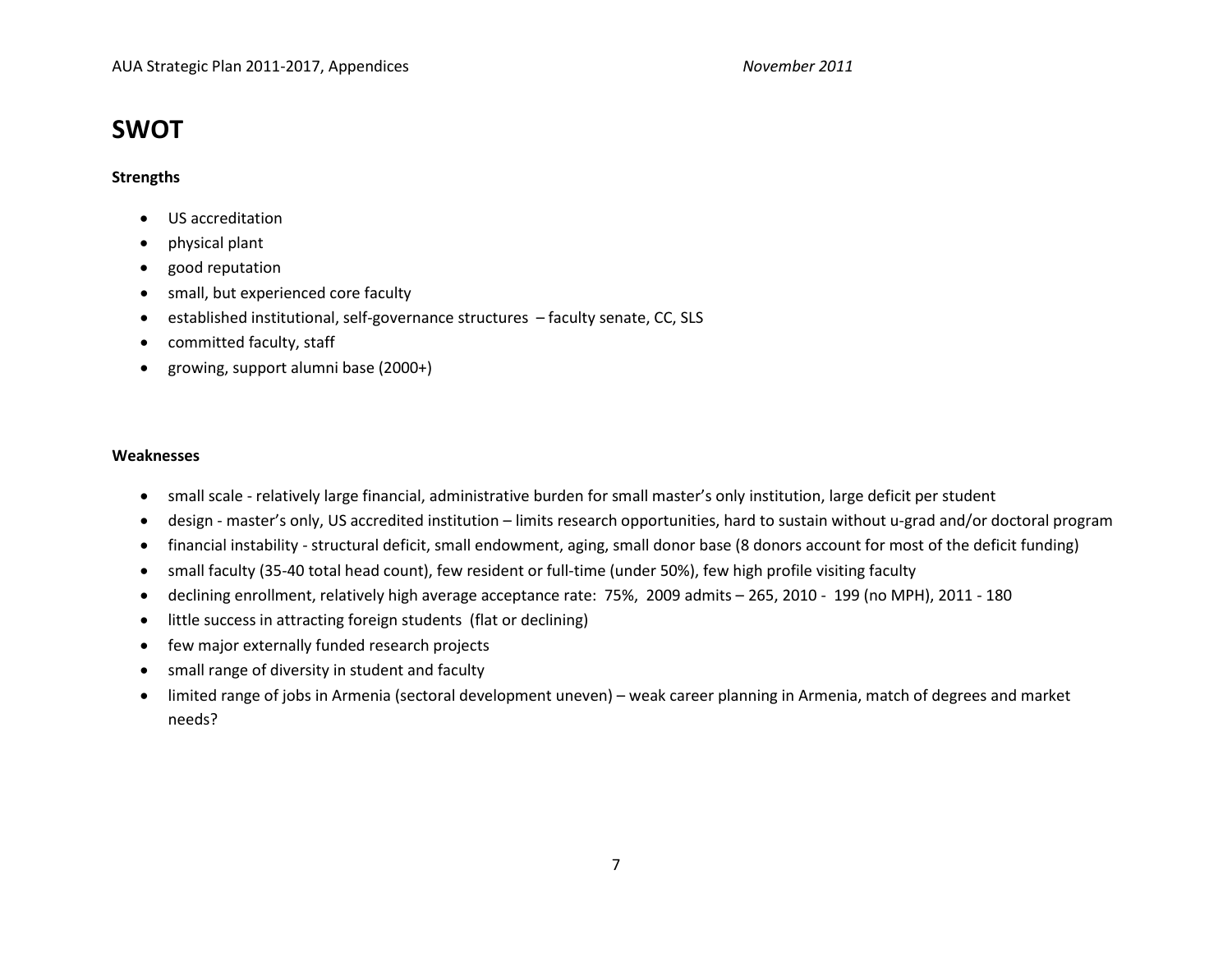#### **Opportunities**

- growing number of English-speaking students in Armenia
- growing international demand for US education at reasonable cost; untapped potential to attract large number of international students?
- u-grad could attract more exchange students/foreign students
- new diaspora students coming of college age may want to study in Armenia
- national commitment to education/research as part of competitiveness strategy
- possibilities for academic-private sector partnership

#### **Threats**

- overall decline in number of college-aged students in Armenia
- increased competition, locally and globally
- increased options for English-speaking students abroad Luys Foundation, Armenian high school and college graduates are more competitive in global
- economic stagnation locally and globally makes higher education less attractive investment
- continuing decline in internationally funded development/grant programs, which were traditionally large employers of AUA grads
- gov't/public sector contraction, larger gap between public and private sector salaries, work conditions
- lack of differentiation of students latest Employer survey, Table 12. Although 62% of employers agree that the AUA graduates performance is higher than that of most graduates from other universities, about 29% disagree. What do we make of this? [http://www.aua.am/about/institutional\\_research.html](http://www.aua.am/about/institutional_research.html) Is it across the board or focused on one or more degrees?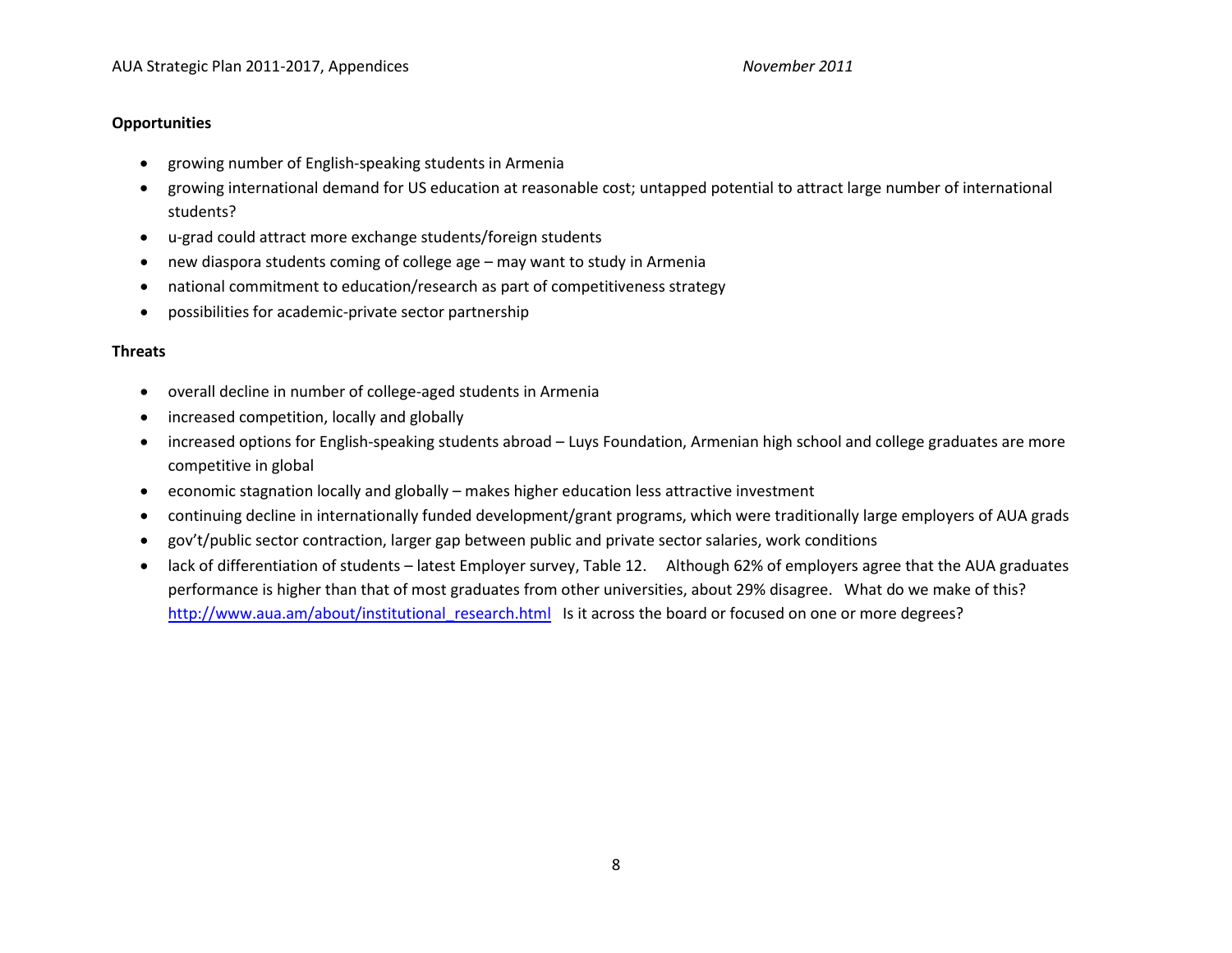# **Financial model**

Nearly all private institutions of higher learning require a mix of revenues: (1) tuition, (2) endowment income, (3) other donations, (4) other income (research overhead, facilities rentals, royalties/service/consulting fees), (5) government

AUA's financial model, as a development-oriented institution, has more financial strain by design.

International quality/costs - local pricing/market = Structural Deficit (subsidy)

Mechanisms and strategy to address it already in place or in progress: BoT-commissioned study on AUA fundraising by Brakeley-Briscoe Consulting, New VP for Advancement: (1) growth/economies of scale – reduce deficit per student, (2) secure additional endowment income, (3) secure additional sources of income – research, rentals, (4) annual giving – more diversified donor base – Alumni, Armenia as well as Diaspora.

Improved PR, targeted outreach to donors in US, Armenia, other countries, alumni organization; 25<sup>th</sup> Anniversary capital campaign.

# **Regional Mission**

Since its founding, AUA has espoused a regional educational mission and it has had a small, but steady level of foreign students, mostly ethnic Armenian, particularly in MPH, CoE, DEP.

A diverse student body benefits students, the university, and Armenia in a number of ways that justify the costs of international and regional outreach/recruitment: Enriching education, international networks, global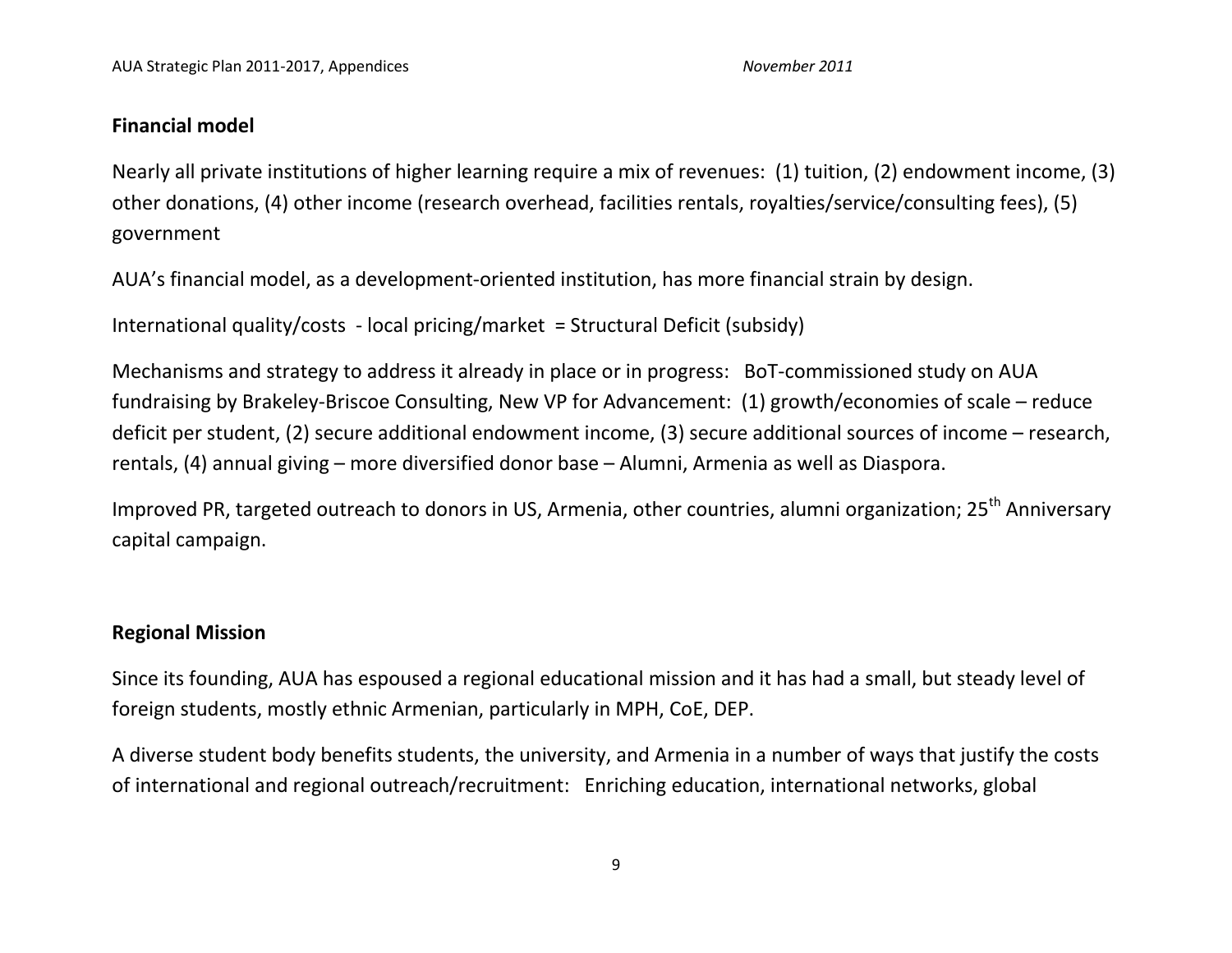recognition and reputation, global integration/competitiveness. Foreign students may also be a source of additional revenues (local/foreign tuition rates) and growth for the university.

Possible reasons for unrealized potential to attract students from abroad:

- 1. Competition location, degrees, quality, cost?
- 2. AUA is not well-enough known; AUA's recruitment efforts insufficient (resources insufficient?)
- 3. Tuition for foreign students is too high, financial assistance too low or hard to obtain for AUA

Potential applicant pools (in no particular order)

- Middle East, Iran diasporan, non-Armenian
- Russia diaspora, non-Armenian
- CIS
- China
- India
- Other Diaspora US, NA, Europe, SA, Australia

**Targeted recruitment of student segments** – those who want/need US-accredited/high quality education, but have not succeeded in gaining admission or do not have the funds to attend in the US or other universities (at home or abroad).

Iranian student pool – Iranian Ministry of Education approval.

Summer programs, junior year abroad programs could be a significant international/diasporan pool, esp. after ugrad is introduced.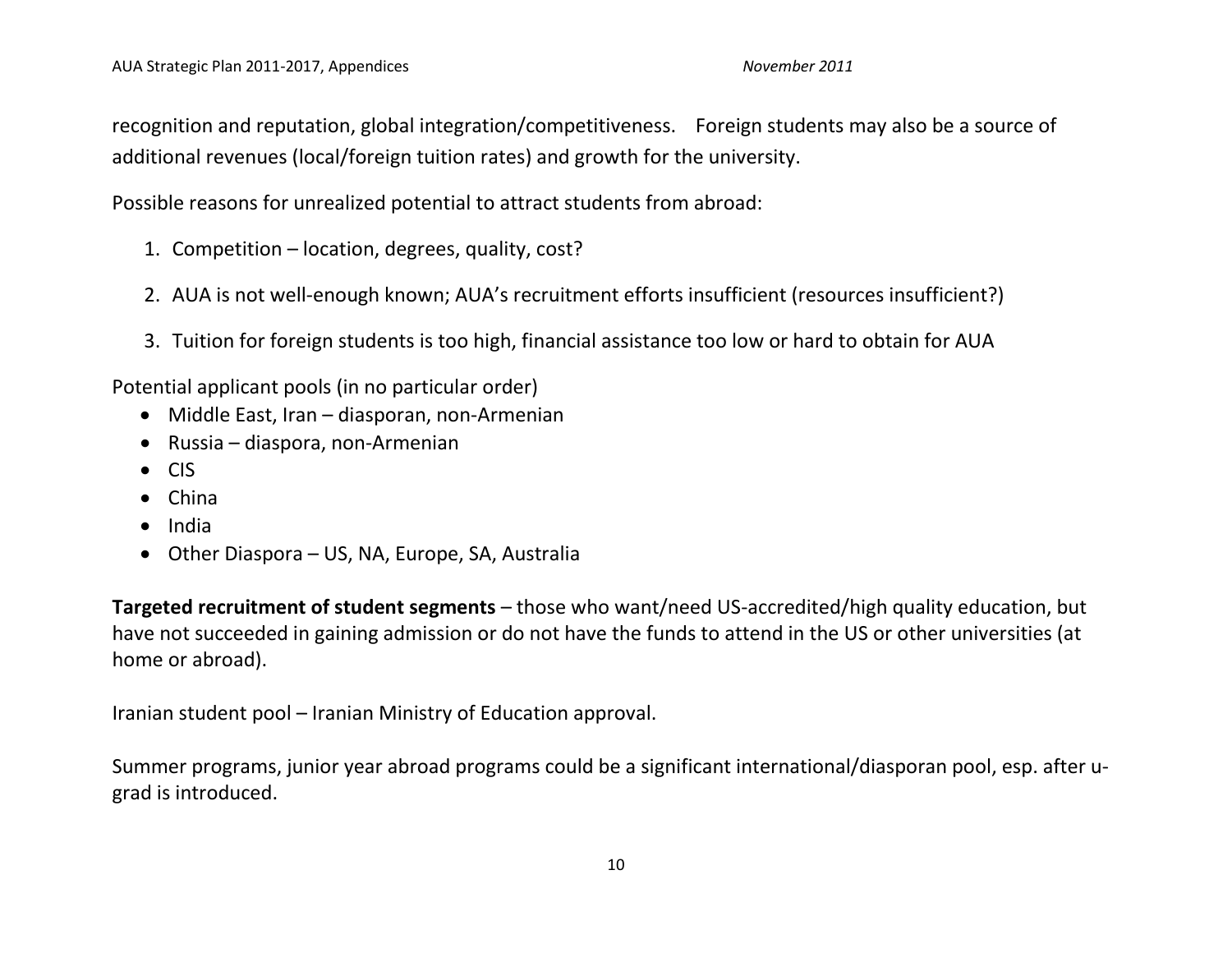## **Semester vs. quarter system**

Currently under a partial quarter system – only 3 required terms per year, each 10 weeks, with underused summer that is misaligned with most foreign universities. Only 20% of US colleges operate on a quarter system. Not common in Europe (although there is a lot of variation, the semester system dominates in higher education, primarily because it is more efficient and alignment permits easier transfer between institutions, or continuation of education at other institutions). In either system students are in class 30 weeks, either 10-10-10 (quarter), or 15-15 (semester) for roughly the same number of hours per week. Many universities have made this transition over the past several decades for the reasons set forth above. Almost none have gone from a semester to a quarter system.

# **Semester Pros**

**1. More efficient** – 1/3 less administrative overhead (grades, contracts, registrations). Winter-Spring Term turnaround time is short and falls in the middle of admissions\recruitment. Instead of this additional administrative burden, the Registrar/Admissions staff could be focusing on admissions. Even more relevant with undergraduate with 4-times the students and 3-times the faculty as our current programs.

**2. Schedule better fit for incoming students** as well as graduates seeking further education – problems with recruitment, deferments for doctoral students

**3. Longer terms** – more sustained skills development – particularly for u-grad, more depth (?)

**4. Increased course capacity** – 20% more courses can be offered simultaneously in the same facilities (3 credits vs. 4 credit) (semester (40 hr./3 cr. = 13 courses/wk), quarter (40 hr. /4 cr. = 10 courses/wk), which is an advantage since u-grad requires a greater variety and utilizes more of our classroom capacity.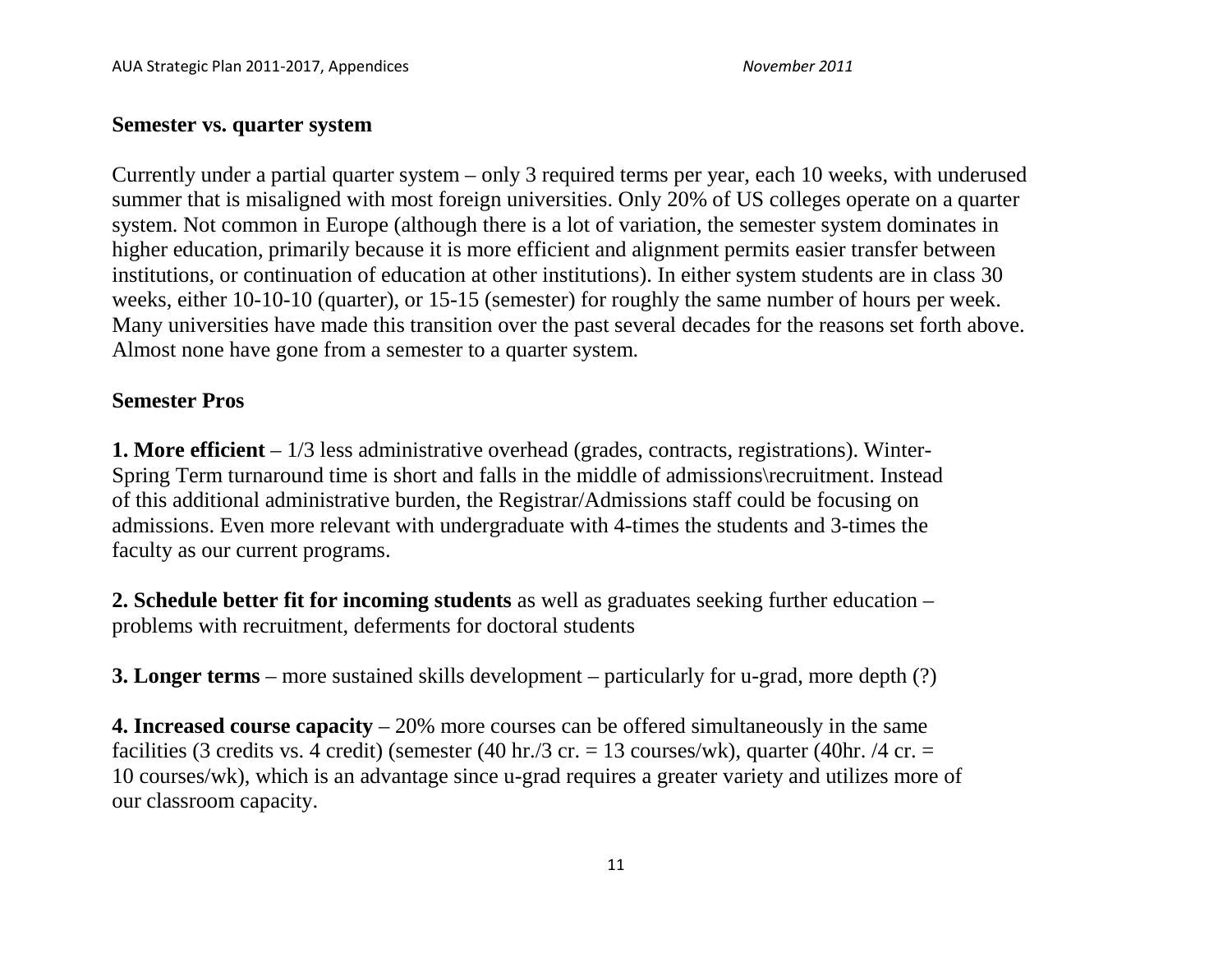**5. Visiting faculty often on semester system** – all the same for them whether it is quarter or semester; also most visitors come for less than a quarter now – 5-week modules can fit in either semester or quarter system (2-2-2 for quarter or 3-3 for semester)

**6. Longer summers for summer courses for study abroad** (expected to increase with U-grad) – current overlap with spring term – better aligned with u-grad semester programs. The typical summer student comes in mid-May through mid-August, but because of our quarter system, our summers are July through mid-September. Basically mid-August through mid-September are lost months (except for students on quarter or trimester systems, e.g., Michaelmas term, etc.)

**7. Junior term abroad** – for u-grad a large draw, but out of synch for students on semester system.

**8. Simplify u-grad design and course catalog**, faculty recruitment and curriculum by 1/3

**9. More family friendly for faculty** (esp. local faculty) whose children/spouses are on the semester system, which predominates in Armenia.

# **Quarter Pros**

1. **current arrangement** – institutional custom – curriculum design

2. **shorter terms** – more frequent feed back, more subjects – more breadth (?)

3. **visiting faculty** may be able to come for 10 weeks rather than semester – compressing 10-weeks

into 5 weeks more feasible than 15 weeks into 5 weeks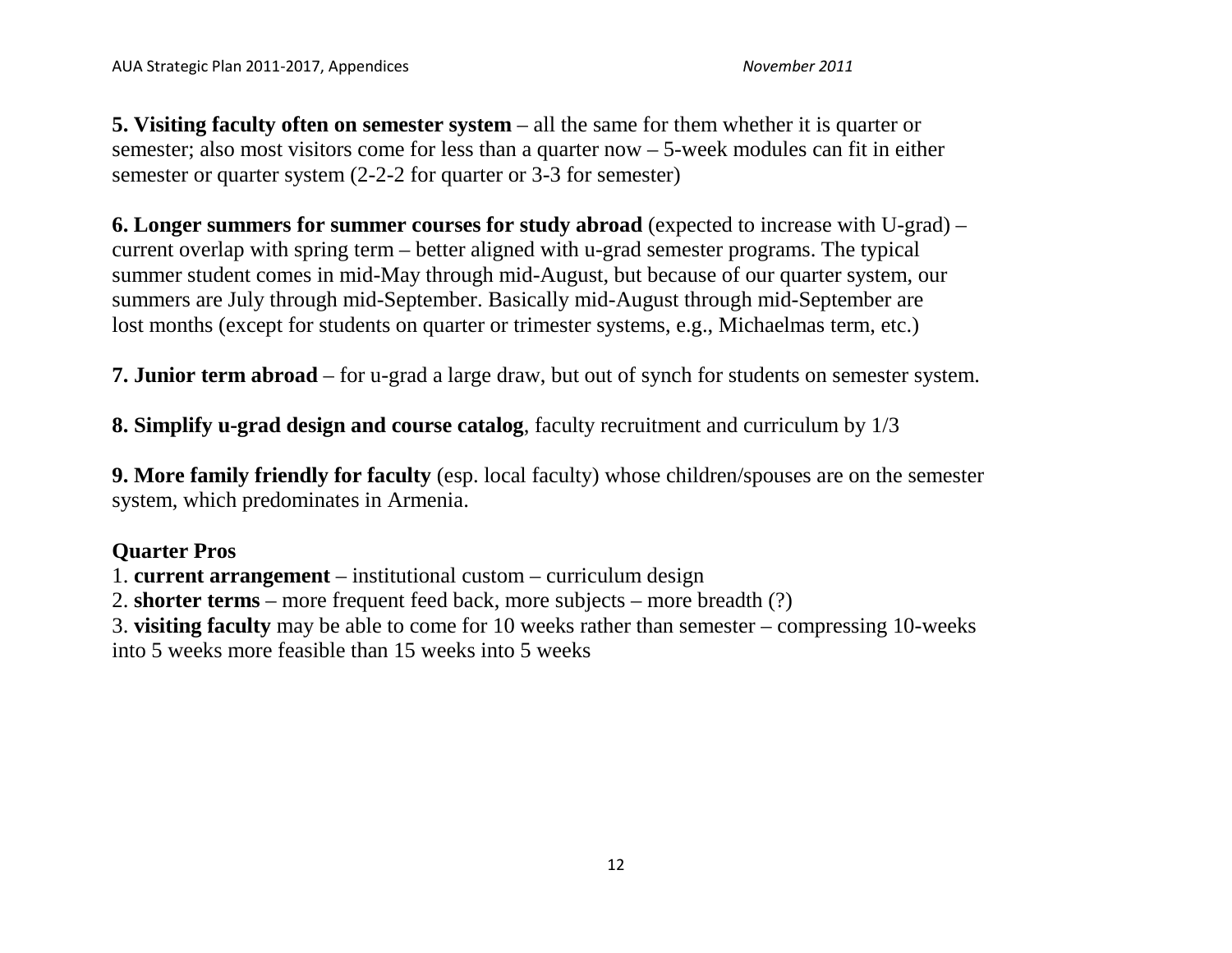#### Appendix 3 – Issues Outline

AUA Strategic Planning Issues Outline:

*"Even if you're on the right track, you'll get run over if you just sit there." Will Rogers.*

- 1. How is AUA doing? Taking stock of 2006-2011 AUA's last strategic planning period.
	- a. What was achieved? What wasn't? Why? Lessons Learned? What matters going forward?
	- b. How are we perceived? How's our PR? Are we adequately communicated to the public (in Armenia, US, elsewhere) about the university and its achievements? If not, what needs to be done? Do we have the capacity to do this?
- 2. Sustainability is current model sustainable?
	- a. Structural Budget Deficit. Small core faculty, shrinking student pool?
	- b. Tuition levels, financial aid assuring access to AUA education?
	- c. Where is most of the income/funding coming from? Where is it going? What is a typical mix of funding sources for similarly situated institutions?
	- d. Is there potential to significantly increase our funding?
- 3. Impact is the current model the most bang for the buck, given our mission?
	- a. Is AUA's current range of activities (master's programs and research) a good use of the resources currently and potentially available for AUA?
	- b. What's fixed, what's adaptable in the short and long runs?
- 4. Stakeholders who are AUA's stakeholders?
	- a. which stakeholders take priority?
	- b. Stakeholder interests, needs: students, faculty, staff, alumni, parents, public sector, private sector, other educational institutions in Armenia, UC system, donors, research funders, local, regional, global stakeholders
- 5. Competition/Collaboration what institutions are AUA's competitors? What institutions does AUA collaborate with? How are these likely to change in the next decade?
- 6. Master's Programs next round of Self-Studies 2012-2015.
	- a. Are the master's programs still well-aligned with the needs of AUA's stakeholders? Is there sufficient demand?
	- b. Should they be expected to cover their "costs"? Are they sustainable? If not, how can they be made sustainable? Increase students, endowments, research overhead, reduced costs/increased efficiency of educational programs?
	- c. Should programs be expanded, redesigned, phased out, new programs introduced? What criteria? What timeline for making these decisions?
- 7. Research Centers next round of Self-Studies 2012-2015. Are the Centers and AUA generally meeting the needs of AUA's stakeholders?
- 8. Bachelor's Program scheduled to start in Fall 2013 which majors? what curriculum models? how many students? will it be a feeder or a diversion of students from the Master's programs?
- 9. Operational Efficiency, form/structure enhance or obstruct function?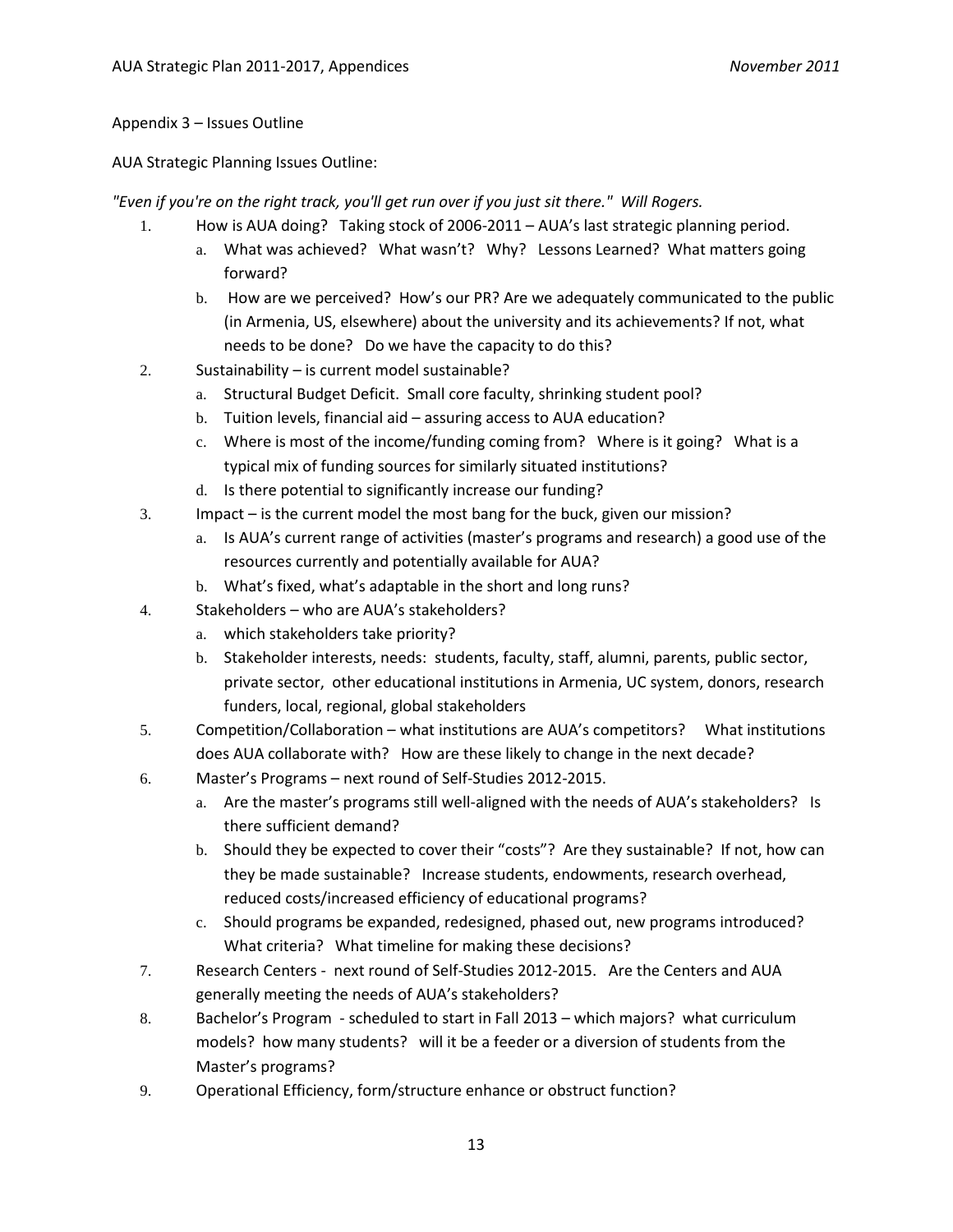- a. Academic program governance how is the remote dean model working? How many resident teaching administrators does a program with 20-60 students need to operate and meet university administrative burdens? Are our processes too elaborate and burdensome? Should they be streamlined?
- b. pros and cons of "separate silos" approach to organizing AUA into schools/colleges?
- c. Quarter vs. Semester System
- d. Academic Year vs. Calendar Year Budgeting
- e. ICT/Library Paper vs. on-line processes grades, applications, evaluations; student access; course management systems, on-line teaching/learning, web-site
- 10. Accreditation/Reaccreditation, Self-Governance/Self-Regulatory Capacity
	- a. Monitoring and Evaluation of Performance vis-à-vis Strategic Plan
- 11. Mission in light of the foregoing does it need to be adjusted?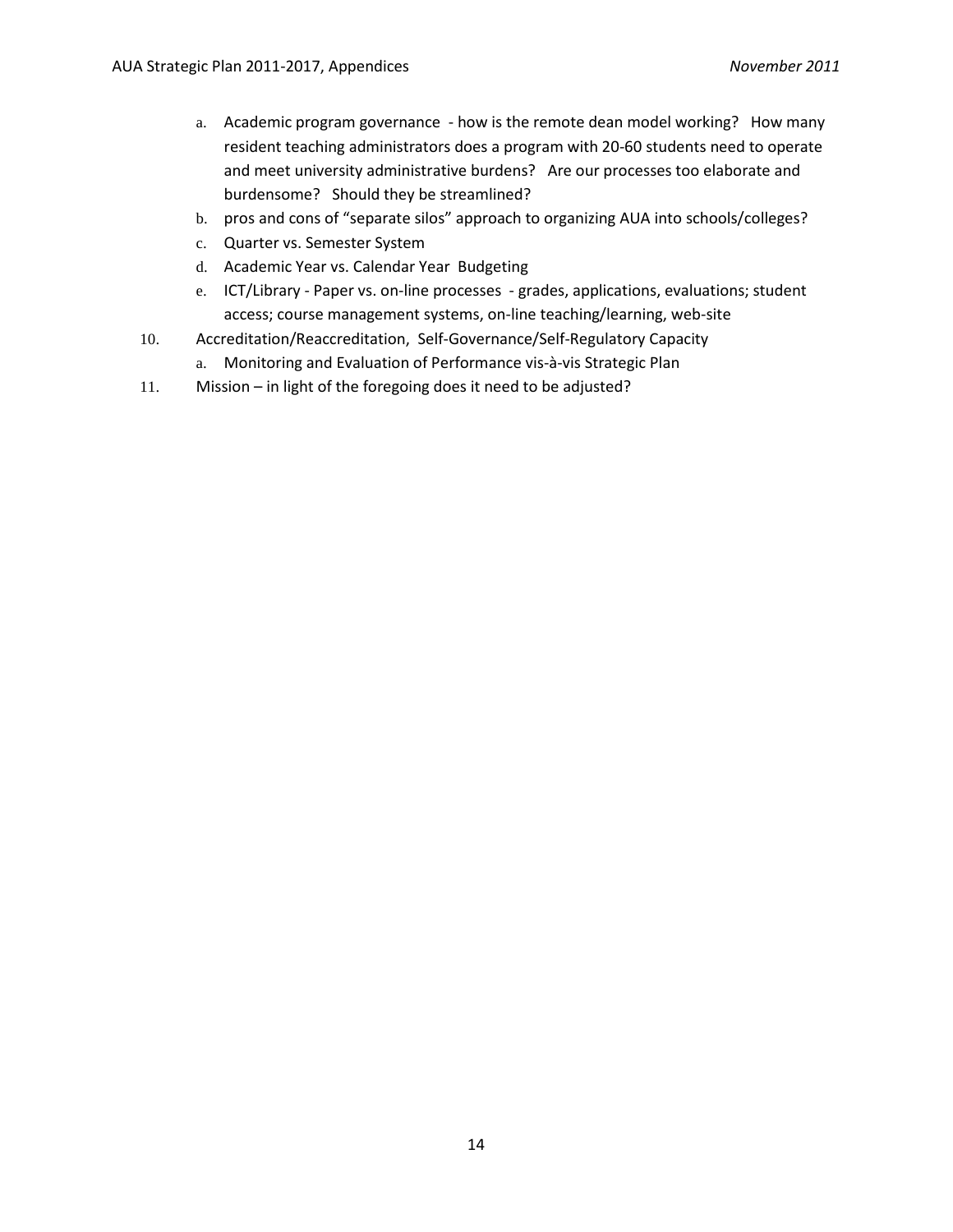Appendix 4: Strategy Map

Draft, July 28, 2011, rev. 2 – Up-dated with corrections from Mapping Session participants and others

AUA Strategic Planning Issues Outline:

- 1. How is AUA doing? Taking stock of 2006-2011 AUA's last strategic planning period.
	- a. What was achieved? What wasn't? Why?
		- Increased international student enrollments (get stats by category, compared to target), needs strategic evaluation of the resources and methods necessary to achieve this
		- Achieve financial stability

Lessons Learned? What matters going forward?

- b. How are we perceived? How's our PR? Are we adequately communicating to the public (in Armenia, US, elsewhere) about the university and its achievements? If not, what needs to be done? Do we have the capacity to do this?
	- Advancement VP leads proactive PR effort (center of gravity of PR needs to shift toward Yerevan, closer to action/news gathering, depending on media outlets and nature of audience) by 2012
	- Better promotion of Tuition Assistance by 2012 admissions (Multilanguage website and materials); message clarification and communicated
	- Work with foreign embassies in Armenia and Armenian embassies abroad, closer collaboration with diasporan organizations and participation in diasporan-oriented events, e.g., Pan-Armenian Games)
	- Professional surveys of students abroad
	- Increase access and incentives for international students to study at AUA - Pursue foreign licensing for AUA (e.g., Iran), financial aid
	- AUA participation in Armenia's gov't-to-gov't student exchange (China, India, Iran, Bulgaria, etc.); follow up with MinEd
	- Explore rotating master's programs (one term or more at AUA)
	- Foster AUA's role as an intellectual center open to all
- 2. Sustainability is current model sustainable?
	- a. Structural Budget Deficit. Small core faculty, demographic pool in Armenia?
	- b. Tuition levels, financial aid assuring access to AUA education?
	- c. Where is most of the income/funding coming from? Where is it going? What is a typical mix of funding sources for similarly situated institutions?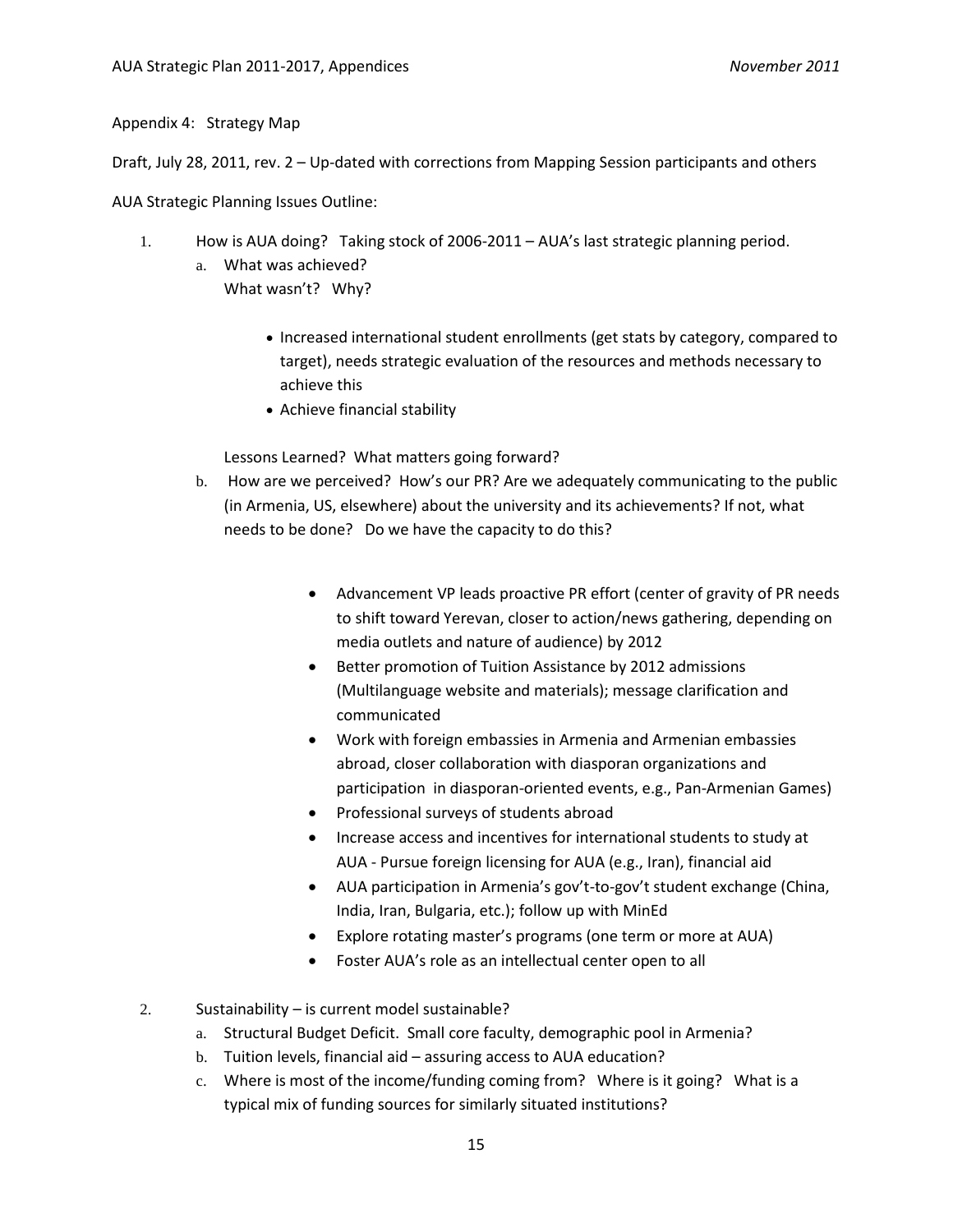- d. Is there potential to significantly increase our funding?
	- Capital Campaign \$25-50 mil by  $25<sup>th</sup>$  anniversary (2016-17) decide on precise goal 2013,
	- Cultivate alumni giving, aim for a releatively high participation by 2016, institutionalize alumni relations
	- Diversify donor base (geographic, levels of donation)
	- Optimize tuition structure, differential tuition, Enough international tuition, housing/living assistance
	- Restructure fundraising (currently underway) (crossreference)
	- Increase student enrollment Undergraduate program, by 2013, explore Ph.D. , additional MA programs, international student recruitmentDiversity and enhance revenue sources and investments alternative endowment management (investments) and business ventures (including rentals)
	- Earned income (e.g. commercialization of IP, other services) (cross-reference)
	- Foundation and government assistance (e.g., USG for U-grad)
	- Diversify educational programs (reduce barriers Academic Programs to develop revenue generating courses, and improve incentives/cost model for collaboration between Academic Programs and Extension, )
- 3. Impact is the current model the most bang for the buck short and long-term, given our mission?
	- a. Is AUA's current range of activities (master's programs and research) a good use of the resources currently and potentially available for AUA?
	- b. What's fixed, what's adaptable in the short and long runs?
		- More impact possible given current resources
		- Role model/passive influence on educational system, explore how to have more direct impact and interaction, e.g., prof-to-prof collaboration, joint activities
		- Alumni recognition (prerequisite for alumni giving), give AUA alumns life-time e-mail accounts
- 4. Stakeholders who are AUA's stakeholders?
	- a. which stakeholders take priority?
	- b. Stakeholder interests, needs: students, faculty, staff, alumni, parents, public sector, private sector, other educational institutions in Armenia, UC system, donors, research funders, local, regional, global stakeholders
		- Conduct further evaluation and consolidate data on needs of stakeholders (start with students (domestic and international), applicants and private sector)
		- Applicants streamline admissions process, reduce access barriers to admission, consolidation of sources of admissions information (admissions cost rebates subsidize test fees, prep courses)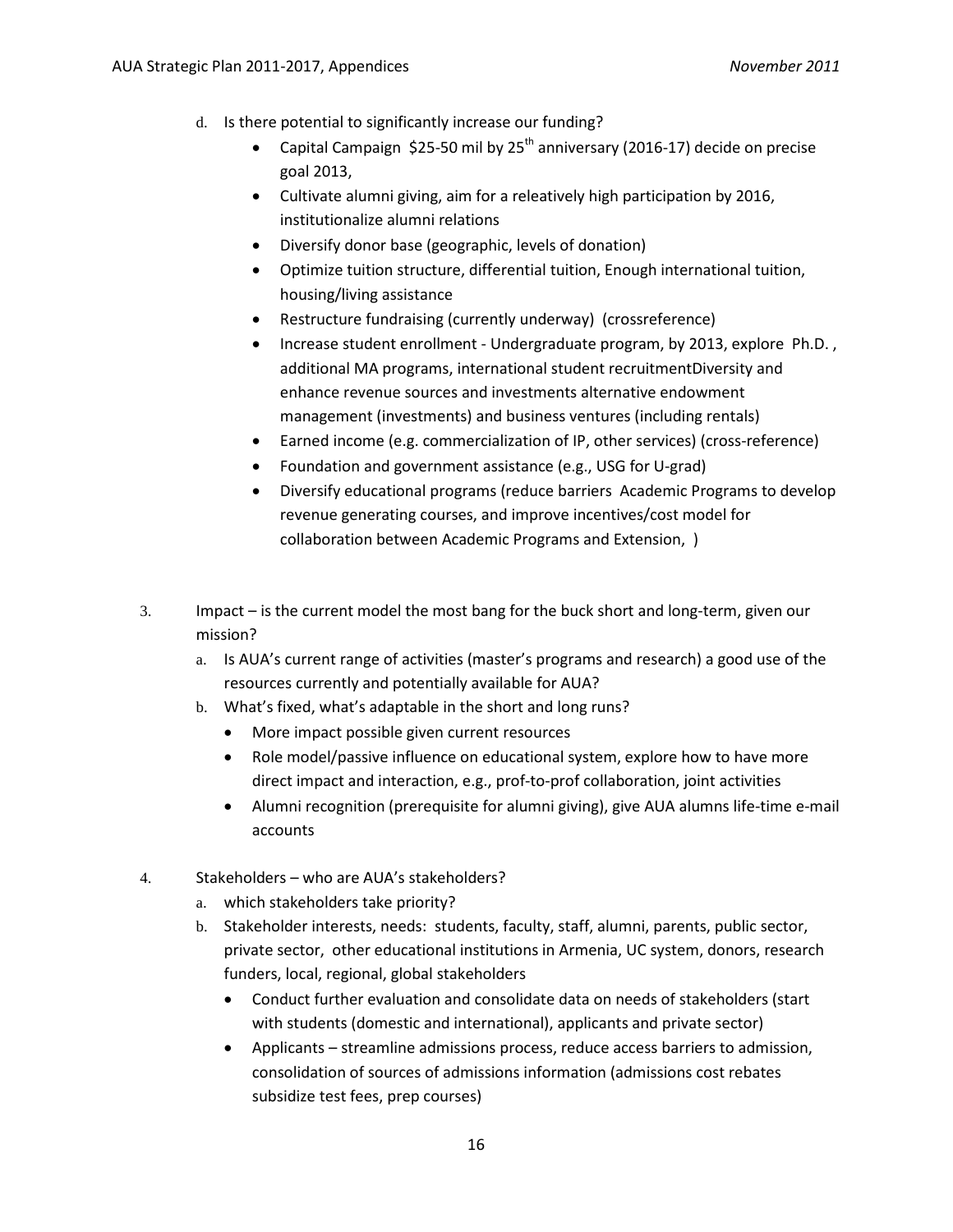- User-friendly web-site, trilingual (English, Armenian, Russian) (cross-reference)
- Public-Private Partnerships government, private sector scholarship, sponsorship of courses and degrees, internship, alumni involvement in securing scholarships/postgraduate employment (cross-reference)
- 5. Competition/Collaboration what institutions are AUA's competitors? What institutions does AUA collaborate with? How are these likely to change in the next decade?
	- Ongoing study dissemination within university new regional and global competitors
	- Identify desirable spheres and partners for collaboration and complementary activity, and modes of collaboration (emphasis on direct peer-to-peer collaboration) (CR), (e.g., universities, research institutes, collaboration with industrial associations and multinationals)
	- Assure capacity to effectively communicate AUA's competitive advantages
	- Further cultivate joint academic and R&D programs with leading academic and research institutions, and private sector in Armenia and abroad
- 6. Master's Programs next round of Self-Studies 2012-2015.
	- a. Are the master's programs still well-aligned with the needs of AUA's stakeholders? Is there sufficient demand?
	- b. Should they be expected to cover their "costs"? Are they sustainable? If not, how can they be made sustainable? Increase students, endowments, research overhead, reduced costs/increased efficiency of educational programs?
	- c. Should programs be expanded, redesigned, phased out, new programs introduced? What criteria? What timeline for making these decisions?
		- Needs assessment on alignment of curricula/degrees/certificateswith market needs
		- Improve relations and reputation of programs among relevant stakeholders
		- Cross-registration between programs
		- Review degree programs and missions in light of evolving conditions in Armenia, esp. needs specialization, tracking
		- Focus on nexus between national and global areas of academic excellence to build AUA brand
		- Act on Self-Study Audit findings to improve Extension's impact on AUA brand and role in attracting students, including coordination with Academic Programs, resident director, oversight and quality control
		- Improve promotion of continuing and part-time education opportunities (e.g., certificates, non-degree status, refresher)
		- Additional Master's Programs MA in Economics in conjunction with Central Bank Research Center in Dilijan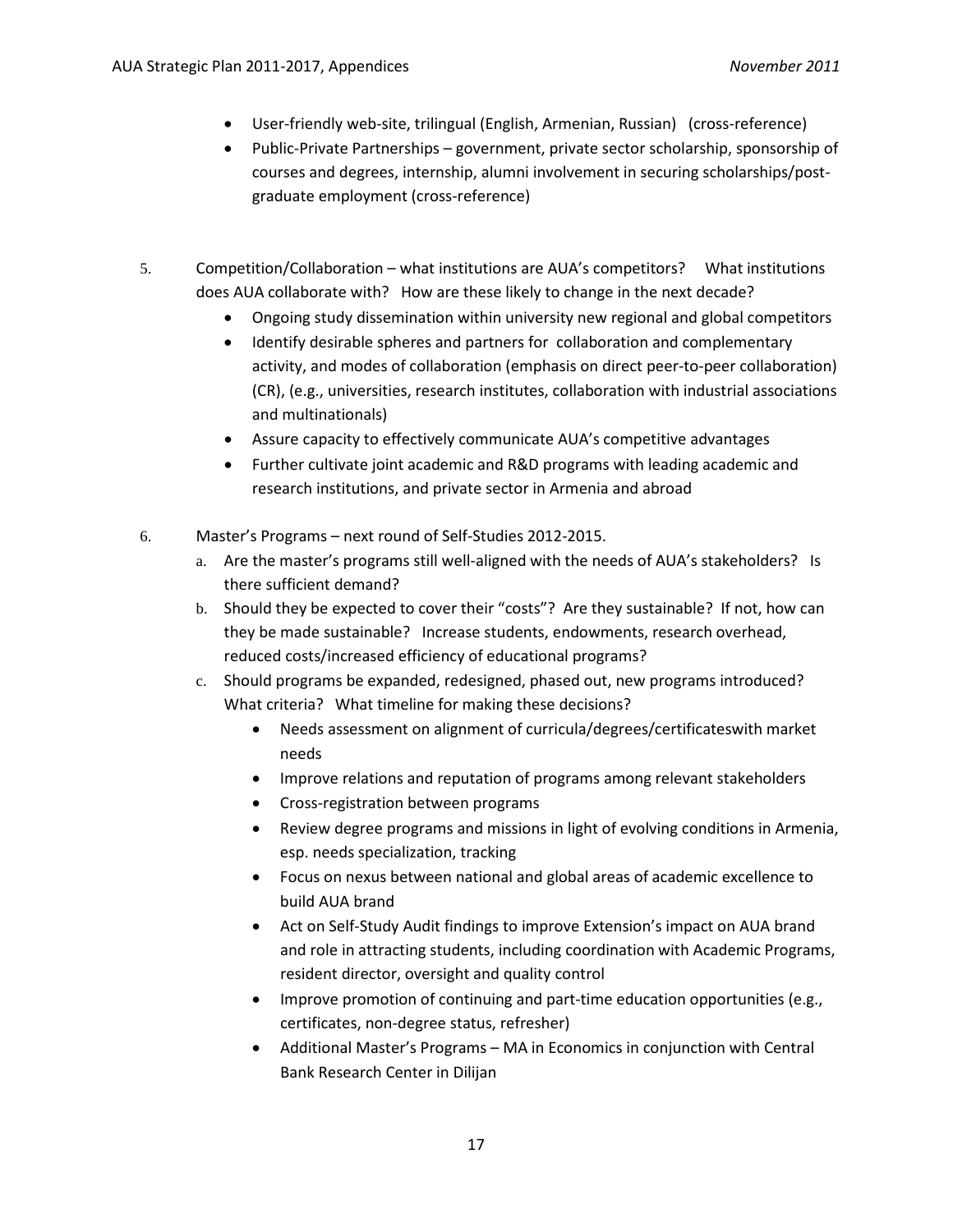- Assure that academic programs address the expansion, continuation, modification of their programs in the next round of self-studies
- 7. Research Centers next round of Self-Studies 2012-2015. Are the Centers and AUA generally meeting the needs of AUA's stakeholders?
	- Incentivize research (improve mechanisms for augmenting salary through outside funding, promotion, overhead to centers)
	- Establish a university-wide grants/contract office to coordinate and serve as an information clearinghouse , provide technical support, process grants (Vice Provost for Research)
	- Review policies on research centers (restrict routine business consulting services and work involving liability)
	- Increase core faculty to expand the institution's research potential and opportunities to engage students in research by 2015
	- Long-term issues: incubators, technology commercialization and licensing, policy on royalties.
	- Increase AUA's technical capabilities for research (labs, research computing/computational capacity, software, experimental equipment)
- 8. Bachelor's Program scheduled to start in Fall 2013 which majors? what curriculum models? how many students? will it be a feeder or a diversion of students from the Master's programs?
	- Identified and prioritized objectives for u-grad: employable graduates, increase impact on society/economy, financial sustainability, feeder to existing programs, opportunity for AUA to provide graduates with new specializations for the marketplace.
	- Out of 12+ majors, preliminary analysis indicates majors worth further consideration include, but are not limited to, economics, engineering, business, design, communications (journalism), computer science/MIS. Warrants further research
- 9. Operational Efficiency, form/structure enhance or obstruct function?
	- a. Academic program governance how is the remote dean model working? How many resident teaching administrators does a program with 20-60 students need to operate and meet university administrative burdens? Are our processes too elaborate and burdensome? Should they be streamlined?
	- b. Undergraduate Organizational Structure (connected to Undergraduate Issue revisit)
	- c. pros and cons of "separate silos" approach to organizing AUA into schools/colleges?
	- d. Quarter vs. Semester System (further research required to identify hidden costs/problems)
	- e. Academic Year vs. Calendar Year Budgeting (already in process)